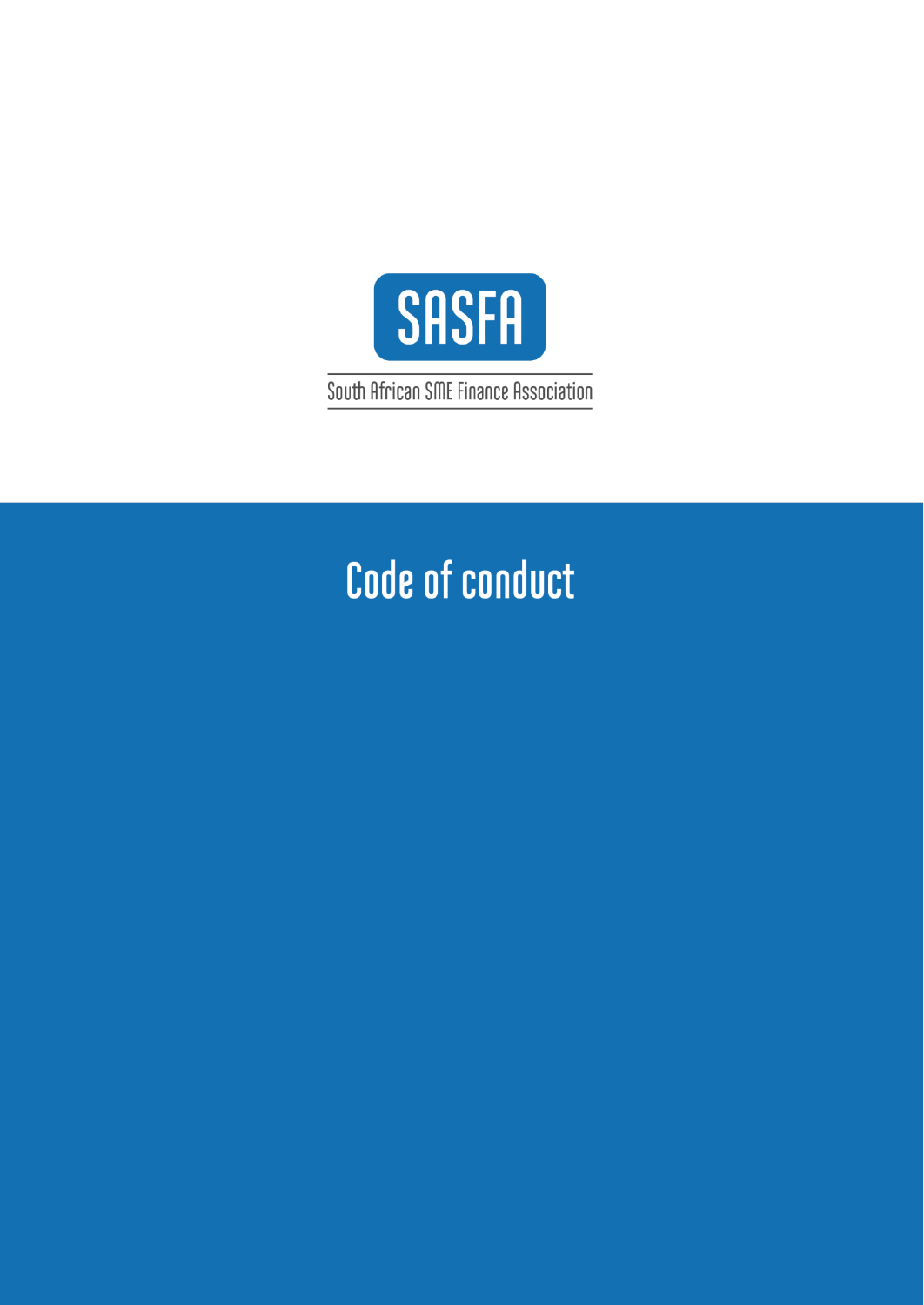# **Contents**

| Introduction                                       | 2  |
|----------------------------------------------------|----|
| Reason for SASFA                                   | 3  |
| <b>Objective of SASFA</b>                          | 4  |
| The SME                                            | 4  |
| The Merchant Cash Advance                          | 4  |
| What is a Merchant Cash Advance                    | 4  |
| Features and Benefits of the Merchant Cash Advance | 5  |
| Merchants best suited to the Merchant Cash Advance | 5  |
| The Unsecured SME Loan                             | 6  |
| What is an Unsecured SME Loan                      | 6  |
| Features and Benefits of the Unsecured SME Loan    | 6  |
| SMEs best suited to an Unsecured SME Loan          | 6  |
| <b>Invoice Discounting</b>                         | 7  |
| What is invoice discounting                        | 7  |
| Feature and Benefits of Invoice Discounting        | 7  |
| Merchants best suited to Invoice Discounting       | 7  |
| <b>Asset Finance</b>                               | 8  |
| What is asset finance                              | 8  |
| <b>Features and Benefits of Asset Finance</b>      | 8  |
| Merchants best suited to Asset Finance             | 8  |
| <b>Best Practice Principles</b>                    | 9  |
| Conclusion                                         | 12 |
| <b>SASFA Members</b>                               | 12 |
| <b>SASFA Associate Membership</b>                  | 12 |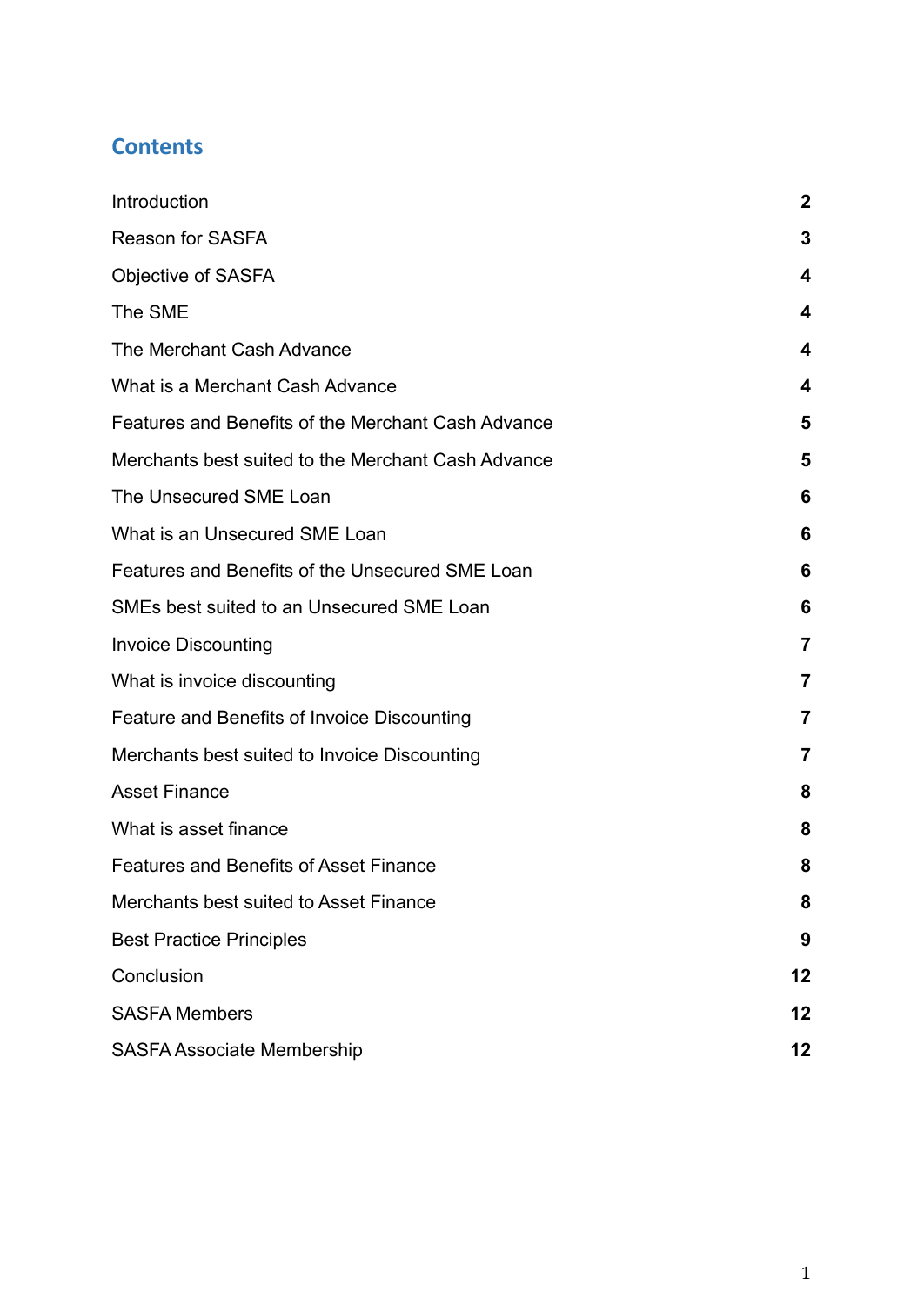# Code of Conduct – SME Finance Industry "SASFA"

# South African SME Finance Association

#### <span id="page-2-0"></span>**Introduction**

In any economy a vibrant and active SME (Small Medium Enterprise) business community depends on access to working capital. But that access is the greatest challenge small businesses face in South Africa, threatening the vibrancy of the South African economy and social stability.

As per the Banking Association of South Africa, some researchers have estimated that, in South Africa, small and medium-sized enterprises make up 91% of formalized businesses, provide employment to about 60% of the labour force, and total economic output accounts for roughly 34% of GDP.

SME's are considered an important contributor to the economy and a key driver for reducing unemployment.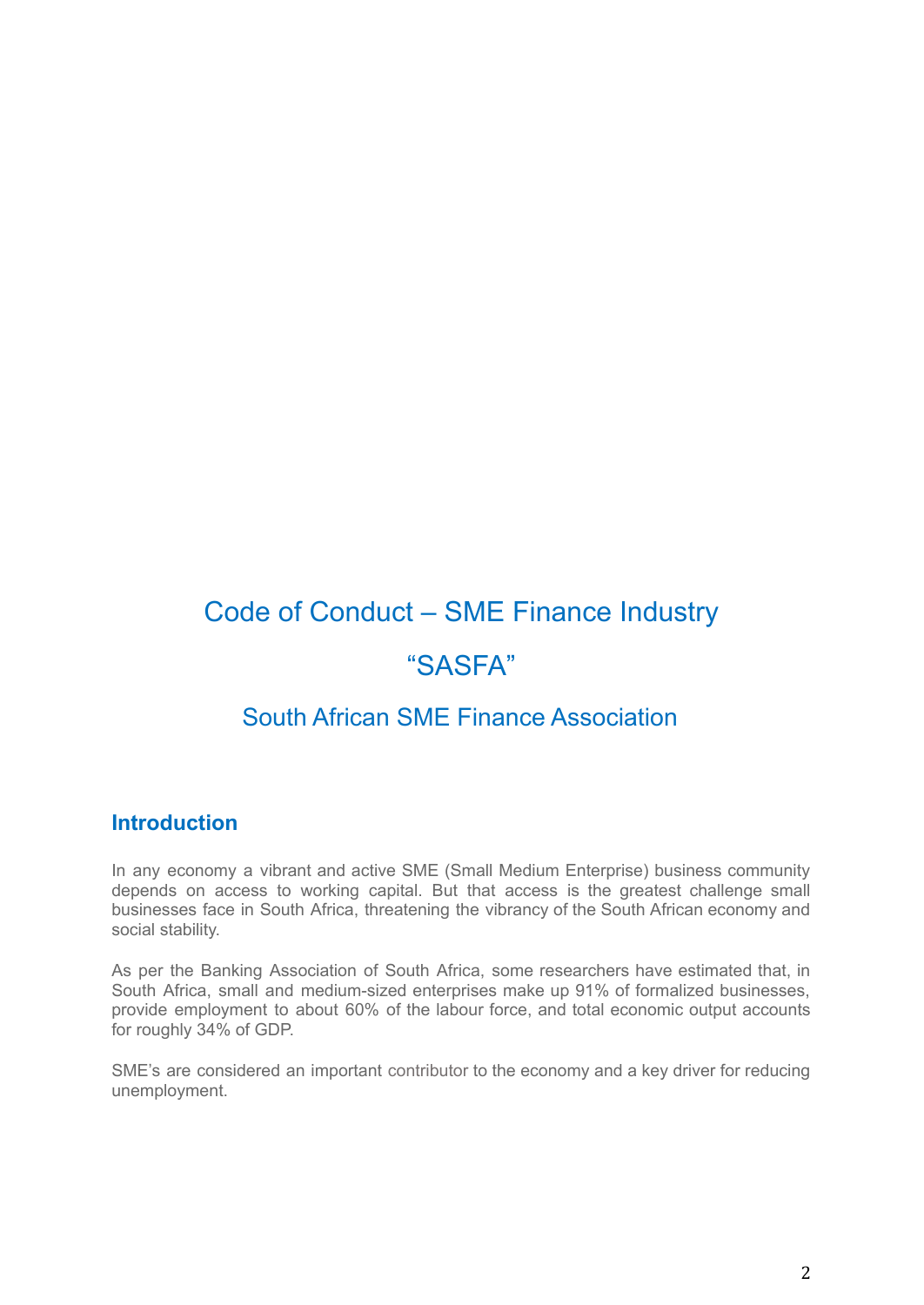Given the restricted access to traditional funding faced by SME's, the SME Finance products provide a convenient, flexible and accessible alternative.

Any merchant contemplating an SME Finance Product should review the best practice principles as set out by SASFA.

SME Finance Products are generally broken into subcategories, depending on the Collection mechanism and the structure of the product:

- The Merchant Cash Advance (MCA) is a buy/sell agreement and not a standard loan product. The Merchant Cash Advance (MCA) is a funding product currently being offered to businesses that accept credit and debit cards as a payment method.
- The Unsecured SME loan is based on standard loan features. This product is offered to businesses that accept a variety of income types. Furthermore, these are based on the overall ability of the SME to repay the loan within a defined repayment period and at an agreed interest rate or fee.
- Invoice Discounting is a short to medium term financing solution, whereby an upfront cash advance is made against outstanding receivable invoice/s. These receivables represent a form of collateral to the discounter and allow the SME to draw down on future invoices as and when issued.
- Asset Finance is a short to medium term financing solution for businesses to acquire assets without making the full capital outlay upfront.

#### <span id="page-3-0"></span>**Reason for SASFA**

The rapid growth of the SME Funding marketplace in South Africa has provided many businesses with an alternative source of funds for business development and has also provided Independent Sales Organizations (ISOs) with an alternative revenue stream, given pricing pressures in the hyper-competitive card processing industry.

This growth has led to the need to create industry standards, which SME Finance providers should adhere to, to ensure the reputation and sustainability of the SME Finance industry in South Africa is maintained.

SASFA has established a set of "best practices" that set forth a framework for acquirers/ISOs and SMEs to assess the business practices of companies they wish to do business with.

Following these practices will foster ethical behavior and lead to further industry success and continued growth.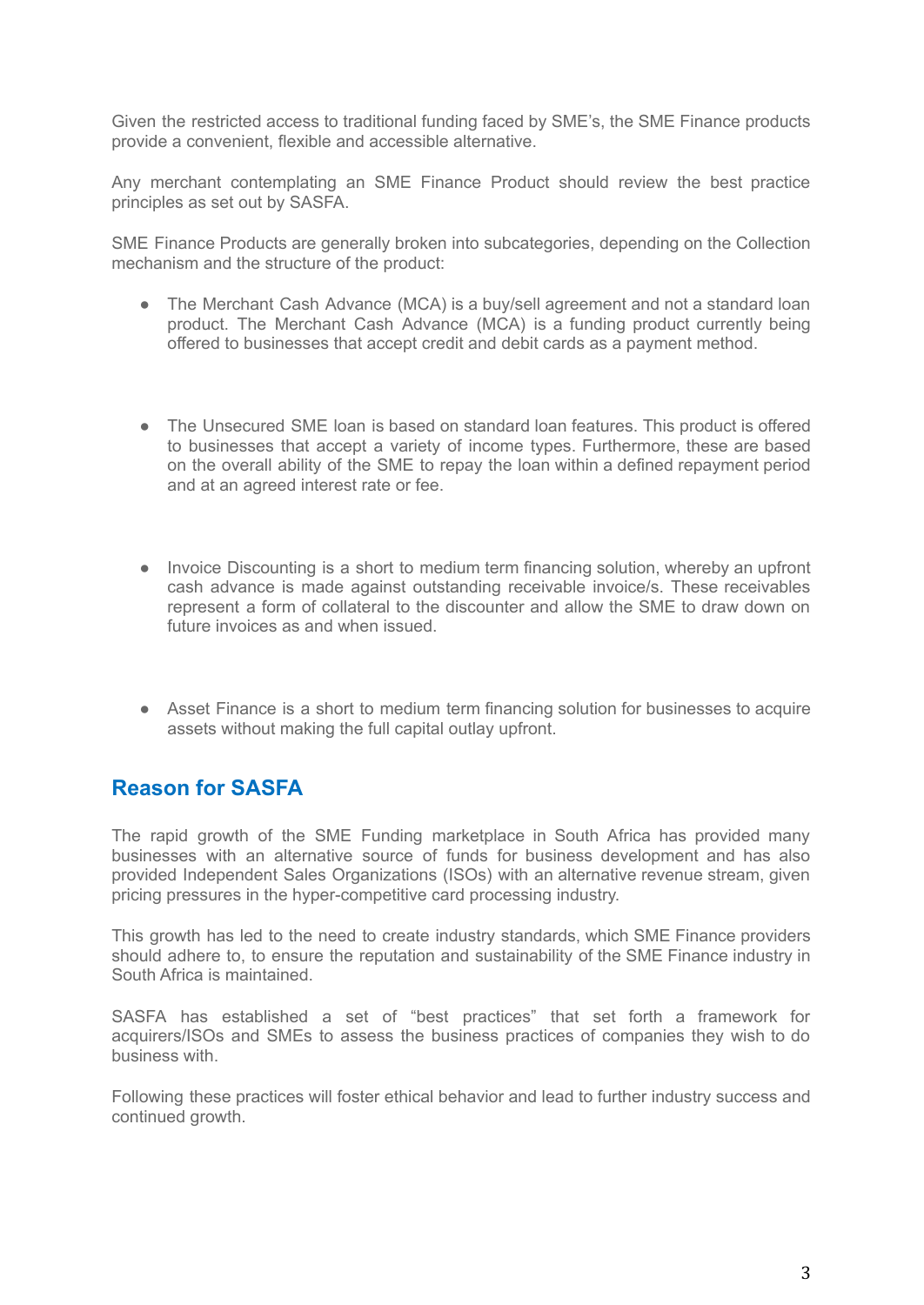# <span id="page-4-0"></span>**Objective of SASFA**

The members of SASFA provide critical financial products to SMEs in South Africa, supporting growth and expansion opportunities as well as emergency or seasonal cash flow requirements. It is in the interests of these SME Finance providers to ensure that the SME business community benefits from fair and transparent financial products.

The SME business community faces numerous challenges and takes on significant risks to succeed with their businesses. The objective of each member of SASFA is to assist in overcoming any challenges in securing working capital by providing financial solutions that are transparent and fair.

SASFA encourages businesses that require financing solutions to verify SASFA providers and ensure they follow the principles outlined below. These principles will assist the business community in obtaining fair and transparent terms for the capital they require.

# <span id="page-4-1"></span>**The SME**

SASFA encourages each SME to clearly understand the following in the context of applying for an SME Finance Product;

- Clearly understand what the SME Finance product is
- Clearly understand the typical product features and the mechanics of repayment for the product
- Clearly understand what the benefits are to the SME's business for taking a such a product
- Clearly understand what type of businesses are best suited for the product

# <span id="page-4-3"></span><span id="page-4-2"></span>**The Merchant Cash Advance**

- 1. What is a Merchant Cash Advance
	- 1.1. The MCA product is a purchase of future merchant receivables (i.e. future debit & credit card transactions that the merchant will process) at a discounted price.
	- 1.2. The MCA is typically structured as a discounted sale and purchase agreement, and not a loan.
	- 1.3. A percentage of future receivables are paid to the MCA provider as the card transactions occur, until the purchase price has been fully repaid. This percentage is agreed with the merchant as part of the MCA contact.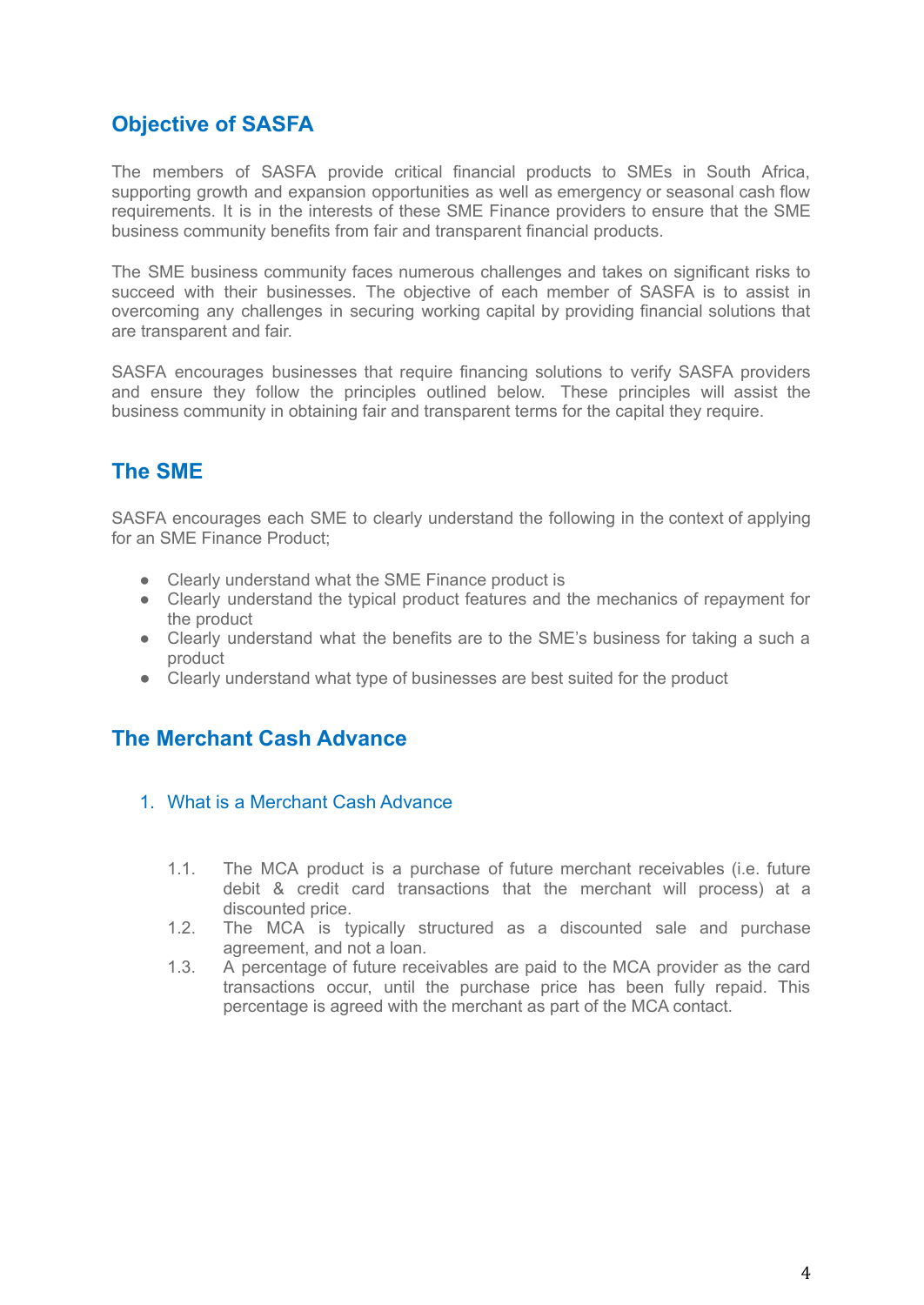#### <span id="page-5-0"></span>2. Features and Benefits of the Merchant Cash Advance

- 2.1. The MCA product is unsecured and generally does not require any form of collateral, unless specifically requested from time to time, and agreed to by both parties. A personal surety may be required to protect the MCA provider from certain acts of bad faith by the merchant to intentionally avoid payment of the purchase price to the MCA provider.
- 2.2. The MCA product takes less time to process than traditional bank finance, and MCA providers are able to finance SMEs that banks typically would not.
- 2.3. The MCA product has higher funding approval rates.
- 2.4. The payment of the purchase price to the MCA provider fluctuates with the card turnover of the merchant, matching the cash flow cycles of the business. The time taken to pay the purchase price will depend on the percentage of payment agreed with the merchant, as well as the card transaction volumes of the merchant. No minimum payments are required, unless specifically agreed to by both parties. There is no set period of payment of the purchase price.
- 2.5. No daily or monthly interest charges are levied. All fees are agreed with the merchant in the contract, and no additional fees are levied. No late payment penalties will apply to the payment of the receivables to the MCA provider.
- 2.6. Most MCA providers will be able to purchase additional future receivables before the original purchase has been fully recovered from the merchant. This can provide the merchant with ongoing funding should their business require it.

#### <span id="page-5-1"></span>3. Merchants best suited to the Merchant Cash Advance

- 3.1. The MCA product is suited to all SME's wishing to obtain funding and benefit from the product's key features not offered by traditional banks.
- 3.2. It does not work well for SMEs that are experiencing severe financial distress, as the payments of the purchase price may compromise the business's cash flow.
- 3.3. The MCA is suitable for all businesses that accept debit and credit card transactions, however, an affordability assessment is recommended for businesses with low profit margins to ensure the MCA does not result in high level of indebtedness of the merchant.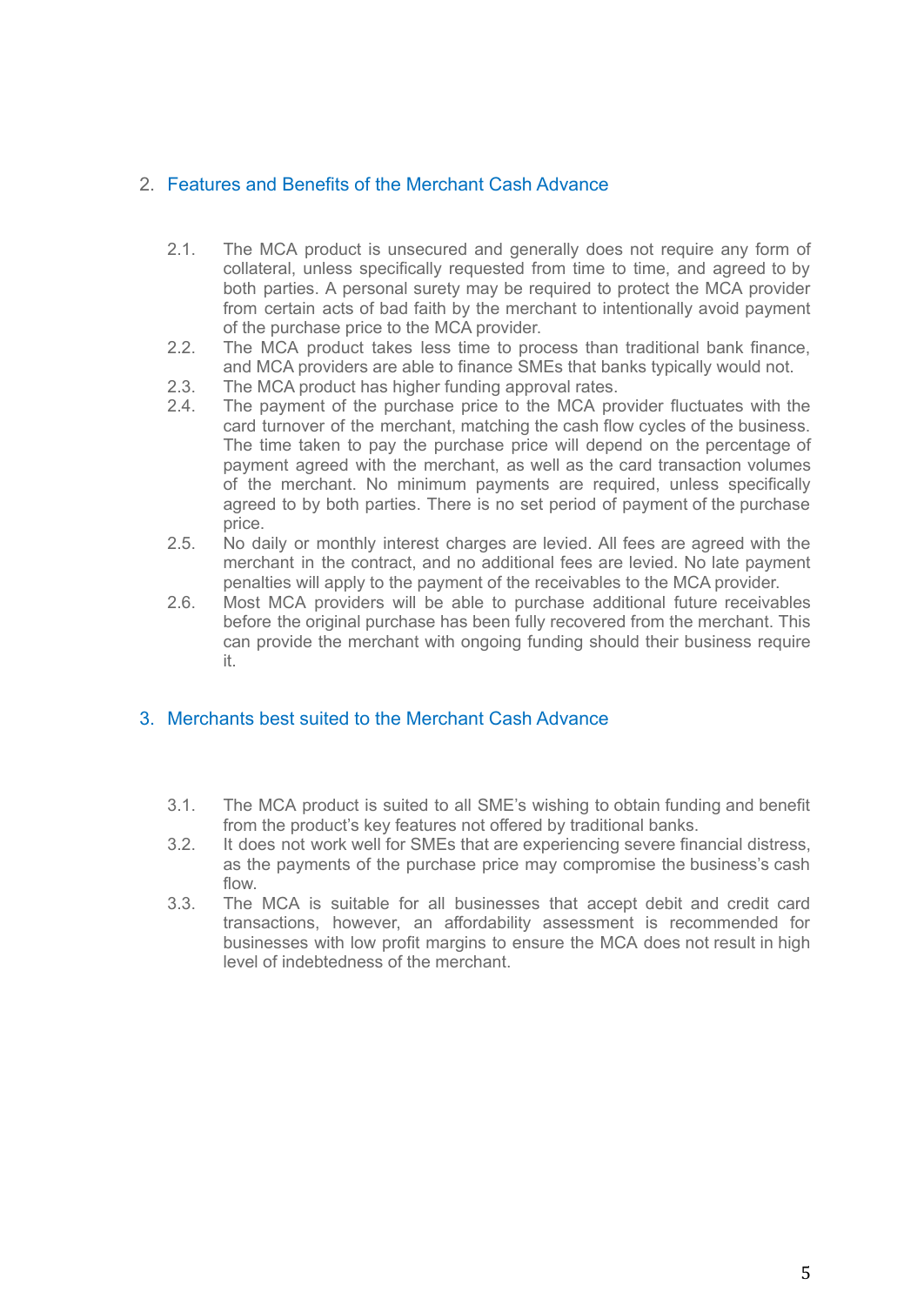# <span id="page-6-1"></span><span id="page-6-0"></span>**The Unsecured SME Loan**

#### 1. What is an Unsecured SME Loan

- 1.1. The Unsecured SME loan product is based on standard loan principals.
- 1.2. Depending on the SME's needs, an Unsecured SME loan product is repaid in daily, weekly or monthly installments.
- 1.3. The interest rate or fixed fee charged on capital is defined upfront.
- 1.4. The loan amount is determined based on the SME's overall affordability and ability to repay.

#### <span id="page-6-2"></span>2. Features and Benefits of the Unsecured SME Loan

- 2.1. An Unsecured SME Loan does not require any form of collateral, unless specifically requested from time to time, and agreed to by both parties. A personal surety may be required to protect the provider from certain acts of bad faith where a merchant intentionally tries to avoid payment of the balance outstanding.
- 2.2. An Unsecured SME Loan typically takes less time to process than traditional bank finance.
- 2.3. The product typically offers a simple application process and higher approval rate.
- 2.4. The repayment period is defined upfront for the capital and interest and / or cost to be repaid. Flexible repayment periods are offered and will naturally govern the size of the loan awarded.
- 2.5. All fees are agreed with the SME in the contract, and no additional fees are levied. Late payment penalties may be incurred upon non-payment, however, these will be disclosed upfront before entering into any agreement.
- 2.6. In the same manner as most MCA providers, the SME may make an application for further finance once an acceptable percentage of the loan has been repaid to the lender. This can provide the SME with ongoing funding should their business require it.

#### <span id="page-6-3"></span>3. SMEs best suited to an Unsecured SME Loan

- 3.1. The Unsecured SME Loan product is suited to all SME's wishing to obtain funding and benefit from the product's key features not offered by traditional banks.
- 3.2. The Unsecured SME Loan product favours merchant's that receive EFT receipts as well as debit & credit card transactional income.
- 3.3. It does not work well for SMEs that are experiencing severe financial distress, as the repayments may compromise the business's cash flow.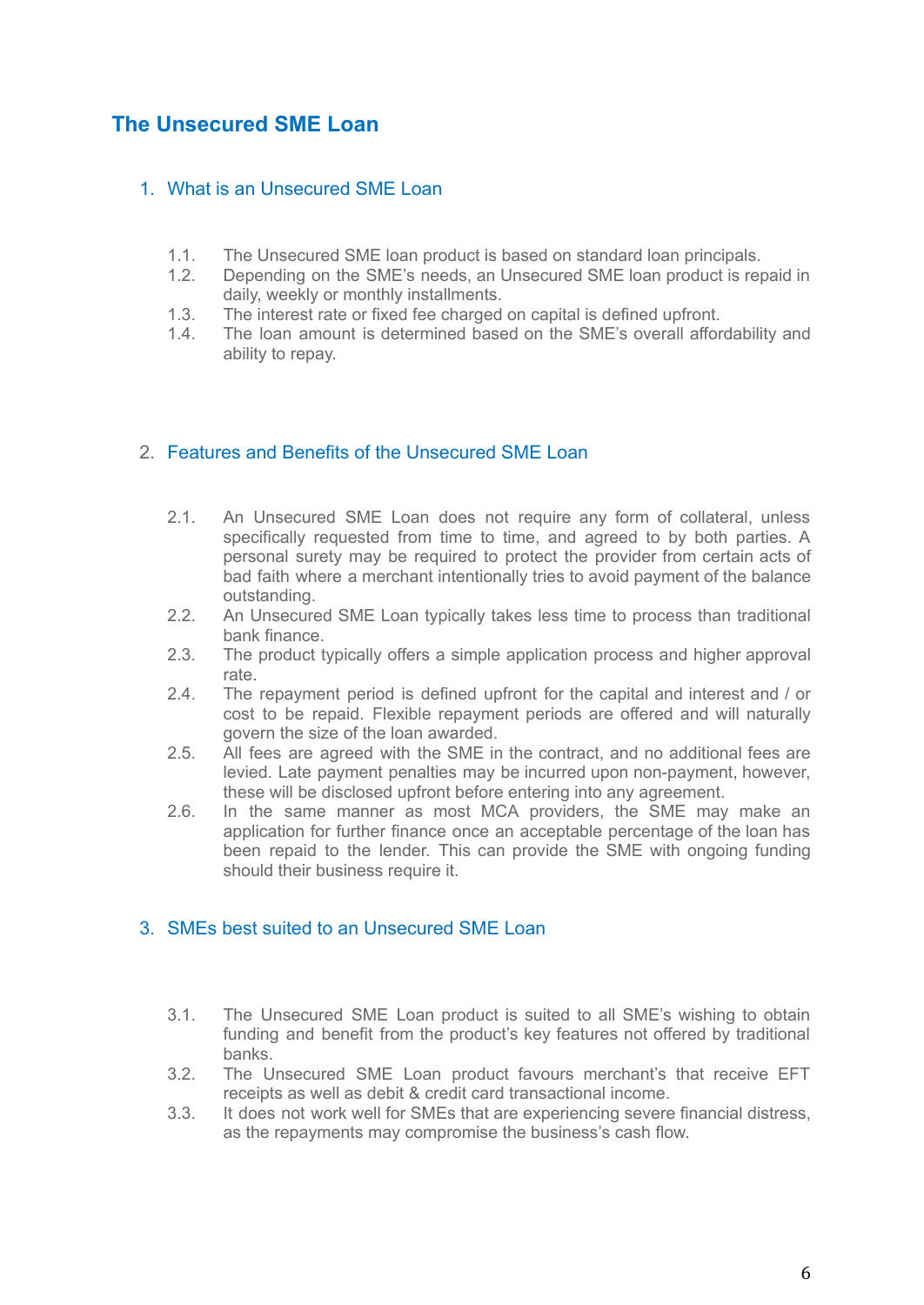3.4. An Unsecured SME Loan is suitable for all businesses, however, an affordability assessment is recommended for businesses with low profit margins to ensure the loan does not result in high level of indebtedness of the merchant.

# <span id="page-7-1"></span><span id="page-7-0"></span>**Invoice Discounting**

#### 1. What is invoice discounting

- 1.1. Invoice discounting is the purchase of an SME's outstanding receivable invoice/s at a discounted price.
- 1.2. An upfront cash advance is made on invoices typically less than 90 days old.
- 1.3. Once the invoice is paid, the full amount goes to the Invoice Discounter with the balance after fees and interest being paid to the SME.
- 1.4. The funding rate is the percentage that the Invoice Discounter will payout.

#### <span id="page-7-2"></span>2. Feature and Benefits of Invoice Discounting

- 1.1. Invoice discounting provides SME's that sell on credit with an alternative funding solution to typical overdrafts or revolving credit facilities.
- 1.2. It provides immediate cash flow for working capital tied up in invoices that would usually be paid in 30 – 90 days.
- 1.3. Invoice discounting provides access to at least 70 75% of receivables outstanding whereas typical overdraft facilities offer 30% of the debtor's book.
- 1.4. Once the SME has been approved by the Invoice Discounter the SME is given the opportunity to draw down on further invoices as and when issued.
- 1.5. This product typically offers a fixed fee that is negotiated upfront with the Invoice Discounter. Structuring and admin fees should also be taken into consideration which may vary from lender to lender.
- 1.6. Finance typically takes less time to process and gives the SME peace of mind when cash flow is tight.

#### <span id="page-7-3"></span>3. Merchants best suited to Invoice Discounting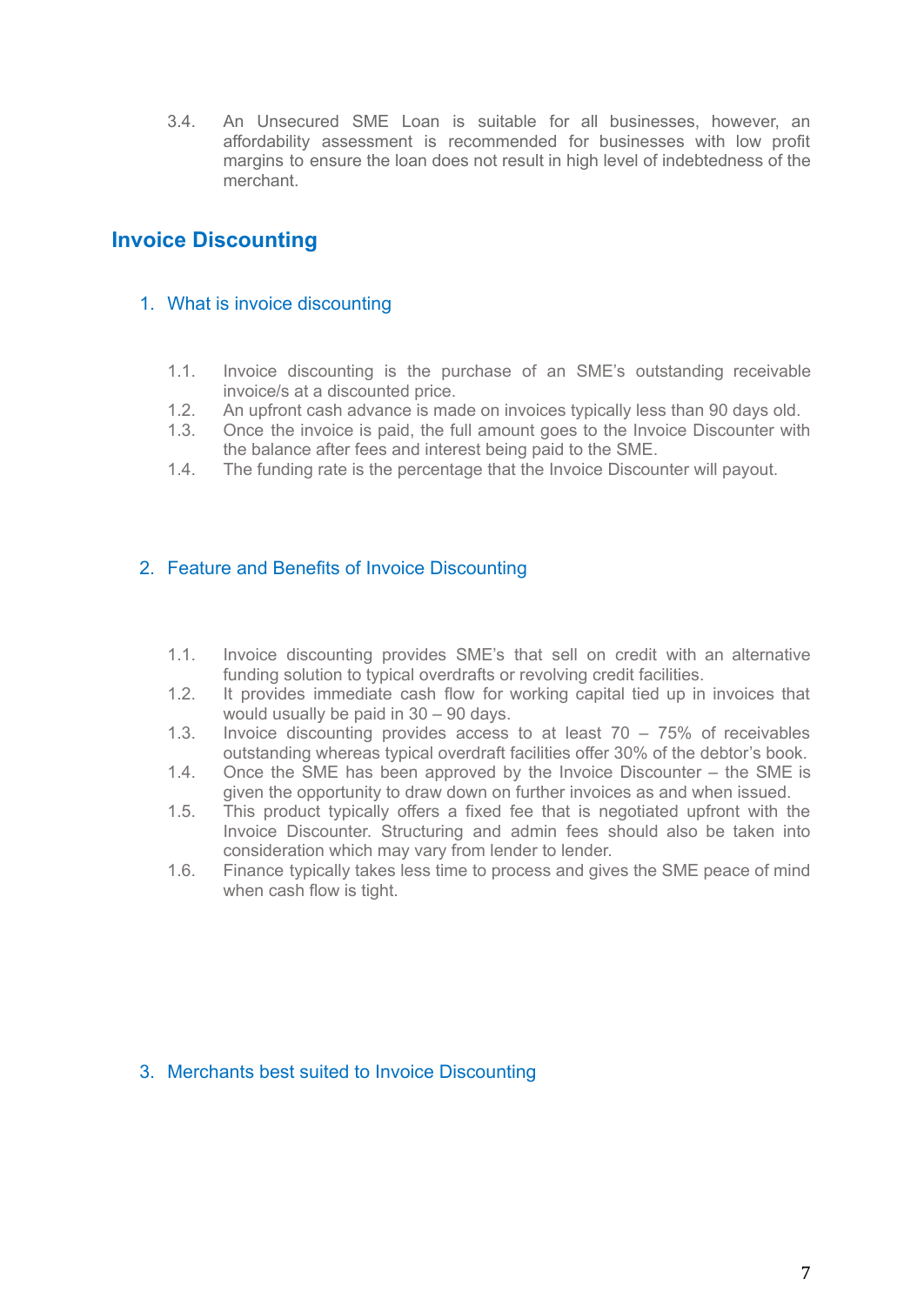- 2.1. Invoice discounting is most suited to SME's that sell on credit, and in particular where working capital is tied up in accounts receivable beyond standard 30-day payment terms.
- 2.2. The SME should be in business for at least 12 months and demonstrate a healthy margin of 20% plus.
- 2.3. Invoice discounting is suited to SME's with consistent turnover of +/- R6million per annum and with reliable systems in place for collecting payments from good standing credit relationships.
- 2.4. Invoice discounting favours SME's looking for quick turnaround times and access to a greater percentage of funding compared to traditional banks.

### <span id="page-8-1"></span><span id="page-8-0"></span>**Asset Finance**

#### 1. What is asset finance

- 1.1. Asset finance is the financing and use of equipment over a fixed period of time.
- 1.2. Asset finance can take the form of a finance lease, operating lease or hire purchase depending on business asset requirements at the end of the lease term.

#### <span id="page-8-2"></span>2. Features and Benefits of Asset Finance

- 2.1. Asset finance gives SME's access to new assets without the cash flow burden of having to buy the asset outright.
- 2.2. Asset finance agreements are typically tailored around the SME's needs and use of the asset.
- 2.3. SME Finance providers often specialize in the financing of certain assets and can provide the SME with industry expertise.
- 2.4. The repayment period is defined upfront for capital and interest to be repaid. A repayment schedule will in most cases accompany the agreement with fixed annual escalation clauses denoted where applicable.
- 2.5. The SME will make monthly payments spread over a defined period of time.
- 2.6. All fees are agreed with the SME in the agreement, and no additional fees are levied. Late payment penalties may be incurred upon non-payment, however, these will be disclosed upfront before entering into any agreement.
- 2.7. Asset finance is typically more expensive than buying an asset outright.

#### <span id="page-8-3"></span>3. Merchants best suited to Asset Finance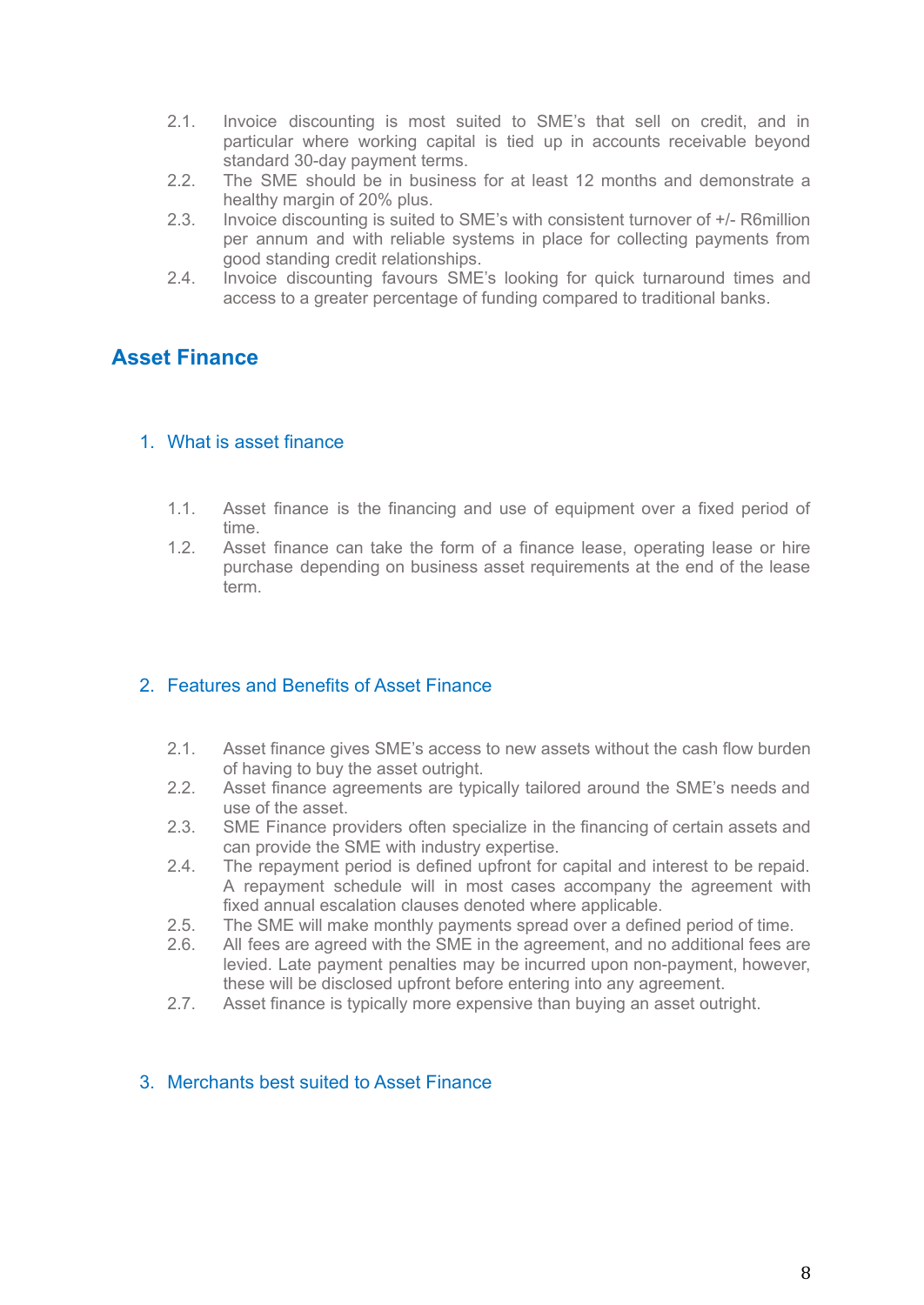3.1. Asset finance is suited to all SME's wishing to finance assets, and in particular SME's overlooked by traditional banks.

# <span id="page-9-0"></span>**Best Practice Principles**

#### 1. Disclosure

*The SME Finance provider should provide transparent information to a prospective applicant / SME to allow for an educated and informed financial decision:*

- 1.1. The SME Finance provider should clearly explain the nature of the product(s) and its key features.
- 1.2. SME Finance providers should disclose all fees, the amount of funds provided, and the total amount to be repaid. MCA Providers in particular should disclose the discounted cost of receivables purchased associated with the purchase transaction.
- 1.3. These costs should be disclosed in a clear and transparent format in the agreement or any other relevant documentation that is to be signed by the SME.
- 1.4. The funding process of disbursing funds to the SME should be clearly explained as well as the date of commencement of first payment.
- 1.5. The mechanism for the collection of funds / repayment process and how it works, the frequency of payments, and the amount of each payment should be clearly explained.
- 1.6. Should any additional finance be required, or an additional purchase of receivables be considered, the SME needs to clearly understand the additional fee(s) being levied.
- 1.7. SME Finance providers should also clearly disclose any policies around any prepayment amounts and whether any prepayment penalties apply.
- 1.8. SME Finance providers should provide clear disclosure of recourse. In particular, an MCA is a purchase of future card receivables and not a loan. That means the merchant may not have to repay the amount specified if the business fails in the normal cause of operation. However, MCA providers could hold merchants responsible if they intentionally avoid paying the purchase price to the provider. An MCA provider must list any conditions in this regard which need to be clearly understood by the merchant and should primarily revolve around bad faith conditions.
- 1.9. SME Finance providers may require the SME to sign a personal surety or non-financial guarantee, which should only relate to these bad faith conditions.
- 1.10. The SME should be provided with direct access to customer service representatives that should make it easy for them to obtain detailed, accurate and timely information about their accounts (i.e. statements etc.), the application process, or any other processes once they become a customer.
- 1.11. Inappropriate terminology can create confusion in the terms of the advance agreement. SME's should be aware of this and make sure they understand the terms used in any agreement.
- 1.12. Explain the role of the SASFA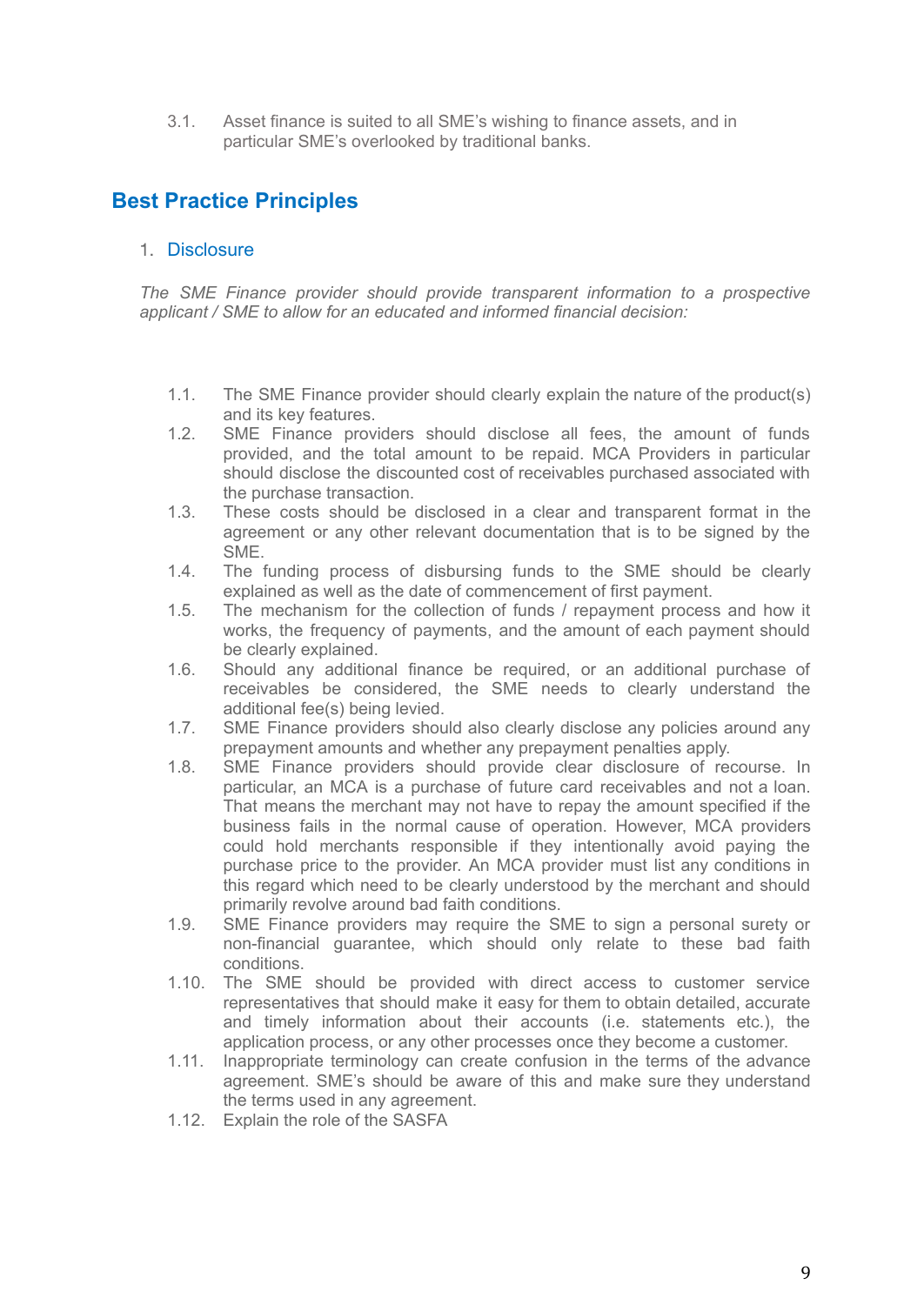#### 2. Risk Assessment

*SME Finance providers should ensure their respective products are provided to SMEs that can reasonably afford the product without unnecessarily causing undue repayment pressure on the business.*

- 2.1. The SME Finance provider should implement well-developed underwriting policies and procedures to ensure appropriate credit risk and affordability criteria are met.
- 2.2. Underwriting policies should continually be reviewed and refined to maintain their appropriateness and relevance.
- 2.3. The risk assessment should encompass the business, principal(s) and financial review.
- 2.4. The SME Finance provider should analyze the SME's cash flow position in accordance with their respective risk policy levels during the underwriting process to determine whether the business can service the finance product without putting undue pressure on the finances or operations of the SME's business.
- 2.5. The SME Finance provider must be sensitive to a SME's cash flow and/or cash and card split percentages (i.e. an MCA), as well as business margins to ensure the business remains profitable.
- 2.6. SME Finance Providers cannot have multiple exposures or security to the same asset provided by the SME. This is commonly referred to as 'stacking' and is set out in detail in clause 3.
- 2.7. The SME Finance provider should not alter any term of the agreement without mutual consent by all parties. In particular, the provider must avoid any rate hikes in the agreement;
	- 2.7.1. MCA providers should not change split percentages at will. A reputable MCA provider will clearly identify the split percentage in the agreement and will not change it during the duration of the agreement. Changing that percentage requires written consent from both the merchant and the MCA provider.
	- 2.7.2. Unsecured loan and Asset finance providers should not change the agreed interest rate and/or repayment period. Any change or variation should require written consent from both parties.
	- 2.7.3. Invoice Discounting providers should not change the agreed fee and interest structure, unless the variation is linked to repo rate changes by the South African Reserve Bank, as provided for in the facility agreement. Any other change or variation should require written consent from both parties.
- 2.8. The SME Finance provider should treat every SME and his or her business fairly, determining creditworthiness based on the business case. No financing decision should be influenced by race, religion, ethnicity, gender or sexual orientation.
- 2.9. If a SME is declined for funding, the SME Finance provider must provide reasons for the decline, to enable the merchant to understand what is required to position itself for financing in the future.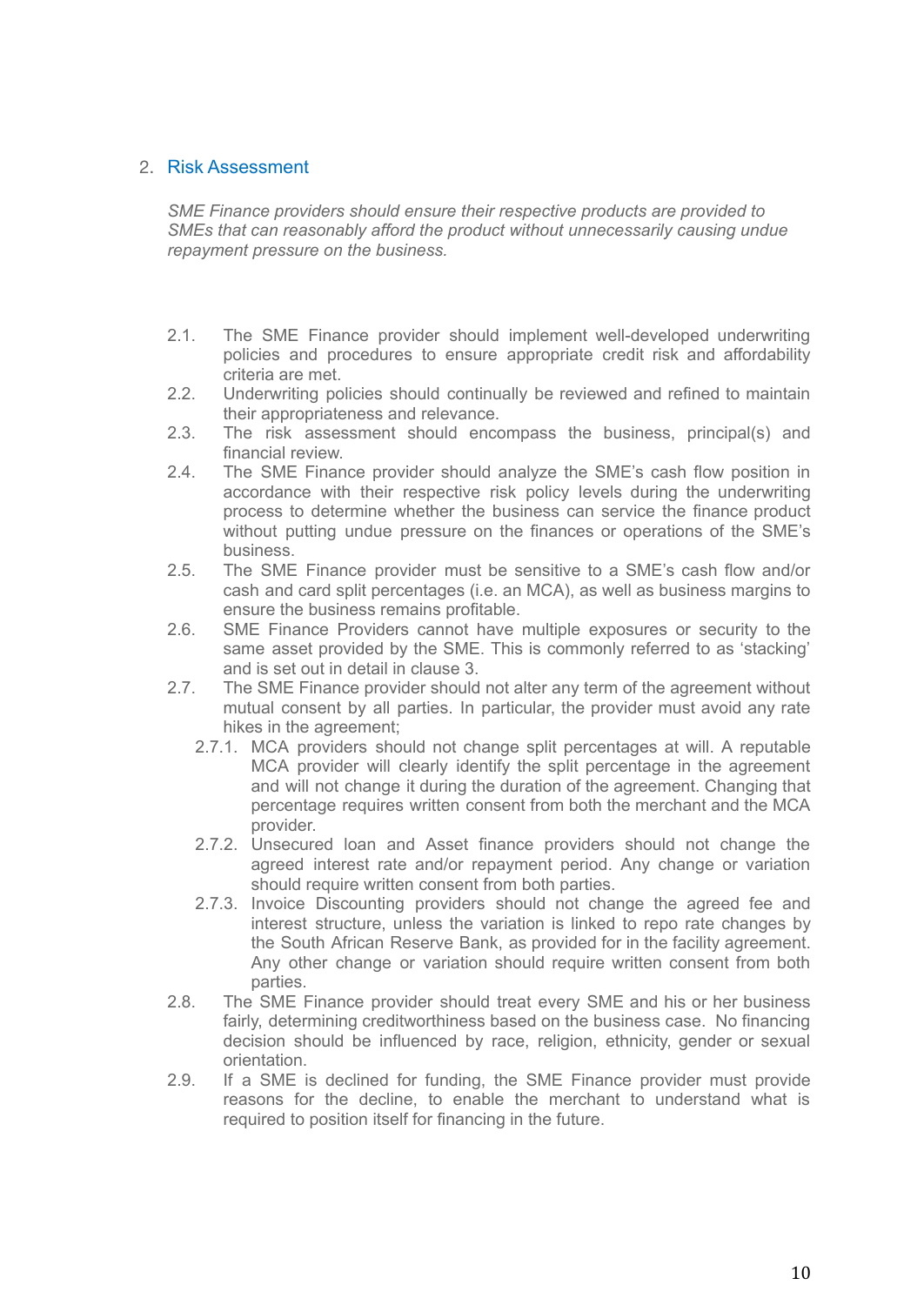#### 3. Stacking

- 3.1. SME Finance providers cannot have multiple exposures or security to the same asset provided by the SME unless explicitly agreed to in writing by the original or current financier. This is commonly referred to as 'stacking'.
- 3.2. Due to the unsecured nature of the MCA / Business Loan product, SASFA requires that no two unsecured MCA or Business Loans from different suppliers run concurrently, unless prior written consent has been given and both parties can agree to the affordability of the client or the provider. Any outstanding finance obligations (in relation to such asset) with other SME Finance providers must be settled (unless consent was given for a secondary lender to lend on the same security) at the point of providing funding / disbursement, to avoid the SME having to repay multiple obligations.
- 3.3. For Invoice discounting, no two SME Finance providers may discount the same invoice and all efforts need to be made to ensure that single or bulk invoices being discounted are only being held as security by one SME Finance provider.
- 3.4. Asset Finance typically refers to a specific asset where ownership is transferred to the finance provider during the term of funding. In this case unless agreed to by parties, no stacking can take place.
- 3.5. The exiting SME Finance provider must ensure SME's are fairly treated at the point of settlement.

#### 4. Collection Practices

*SME Finance providers should treat the customer with fairness throughout the collection process.*

- 4.1. The SME Finance provider must adhere to the rules of the Payments Association of South Africa (PASA) regarding the processing of debit orders.
- 4.2. In the instance when an account is in default, the SME Finance provider must treat the SME fairly and make every effort in good faith to resolve the issue in a manner that is professional and respectful.
- 4.3. The SME Finance provider must adhere to the terms of the agreement. The provider should not under any circumstances unilaterally change payment amounts or dates.

#### 5. General Practices

*SME Finance providers should always be truthful and fair in all dealings with the business.*